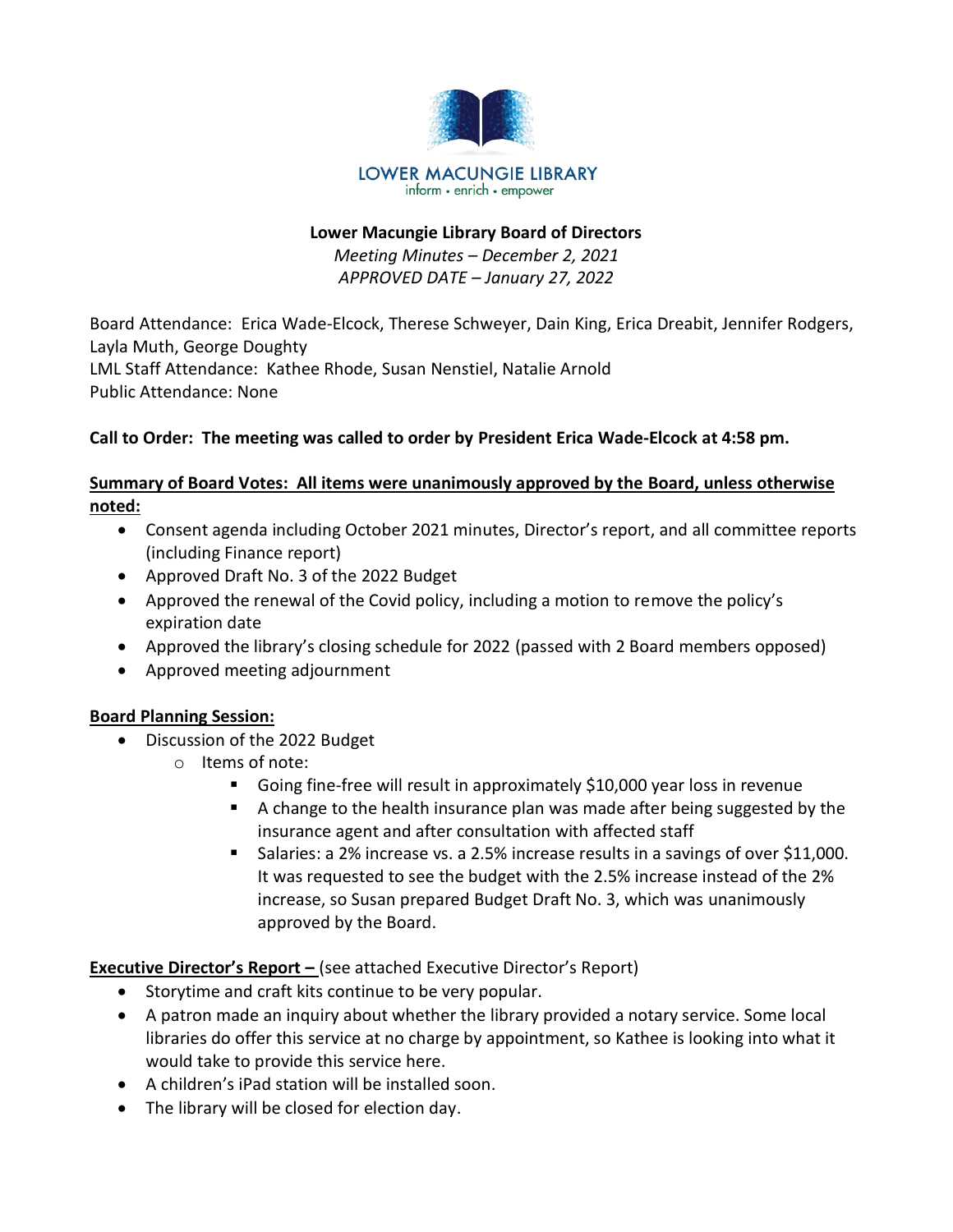- The Plan For the Use of State Aid was sent to the Office of Commonwealth Libraries.
- Kathee is reviewing LML's policies in light of recent book challenges in public and school libraries to ensure that the library is prepared should this arise.

#### **Committee Chair Reports & Next Meeting Dates**

#### **Finance:**

- The library raised \$4600 from the year-end fundraising appeal
- Next meeting  $-1/24/2022$  at 5:00

#### **Personnel:**

- Did not meet.
- Next meeting  $-12/3$  at 12:00

#### **Marketing**

- Did not meet.
- Next meeting  $-1/19/2022$  at 5:30

#### **Facilities:**

- Did not meet.
- Next meeting TBD

#### **Friends of LML Update:**

- Did not meet.
- The Friends do plan to have the spring sale.
- Next meeting TBD

#### **Technology:**

- Committee met on 11/18 via Zoom
- The committee is in the process of having demonstration meetings with web design companies and will then meet again to choose a vendor.
- Next meeting TBD

#### **Nominating:**

- Did not meet.
- Next meeting TBD

#### **Old Business**

• None.

#### **New Business**

• The Covid policy adopted last year is expiring. A motion was made and passed unanimously to renew the policy and remove the expiration date.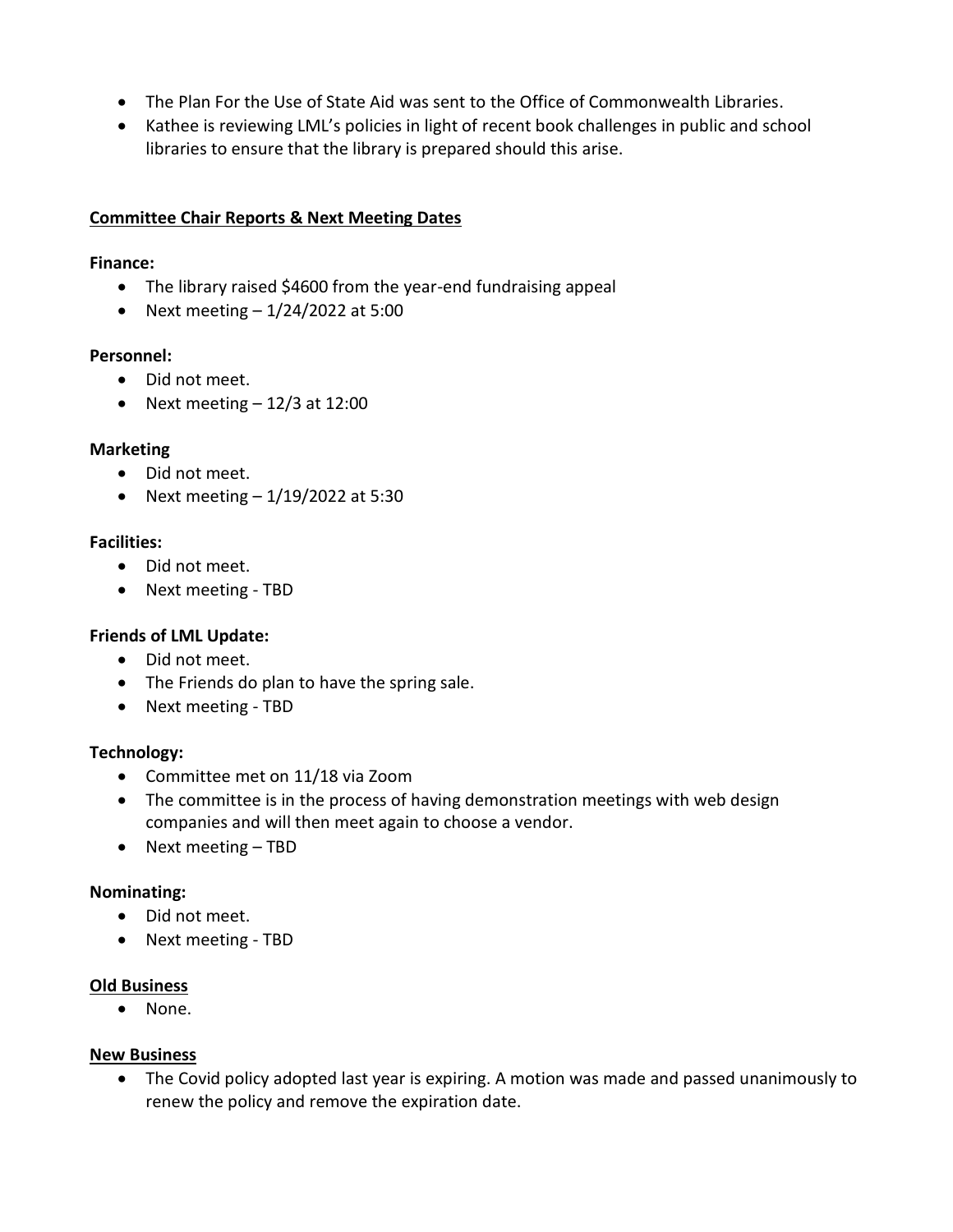- The proposed closing schedule for 2022 was reviewed and discussed. It was passed without change with 2 Board members opposed.
- Dain announced that he will be retiring from the Board when his term ends on 1/31/2022.

#### **Public Comment**

• None

Board Meeting was adjourned at 6:04 pm

#### **ACTION ITEMS WITH DUE DATES**

**Next Meeting:** Thursday, January 27, 2022 at 5:00 pm in person at the library with a Zoom option

*Respectively submitted: Erica Dreabit*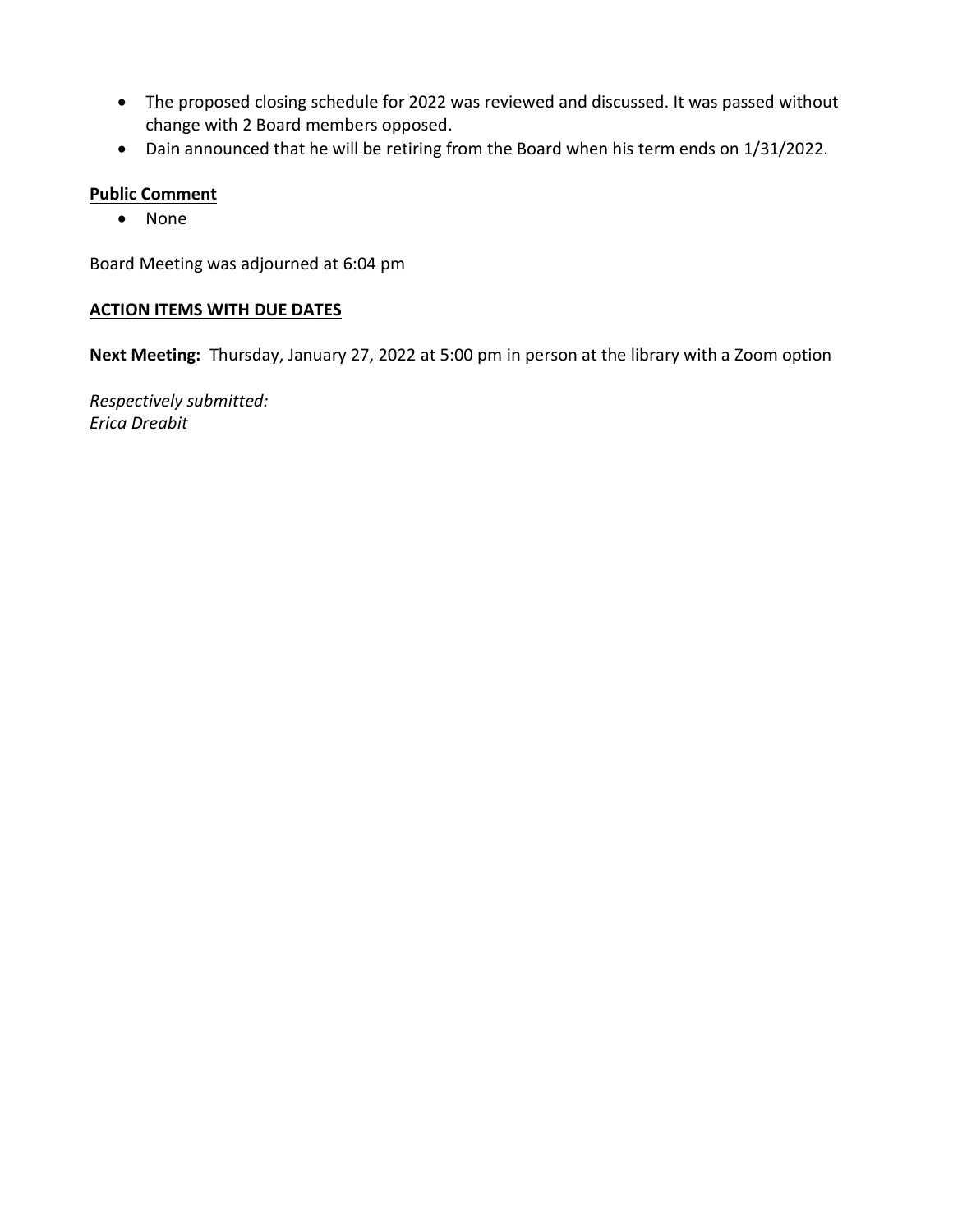# **Library Director's Report (12/2/21)**

# **Objectives**

#### **Community Partnership**

- Programming for children was being held outdoors through mid-November, weather permitting. Book clubs and adult programs are being held via Zoom
- Susan and I attended the Lower Macungie Garden Club program Wednesday, November 10

#### **Relevance**

- Participated in the Pennsylvania Library Association (PaLA) Business Meeting Tuesday, October 26
- Attended the PaLA presentation of *Made Free and Thrown Open to the Public* Wednesday, October 27
- Attended the Office of Commonwealth Libraries (OCL) meeting Thursday, October 28
- Natalie and I attended the LVPaLA author talk Friday, October 29
- Joined the Technology Committee Thursday, November 18 to discuss web design companies

#### **Fiscal Responsibility**

- Sent the Plan For the Use of State Aid to OCL
- Susan, Natalie, and I worked on the 2022 budget to present to the Finance Committee
- Weis Market notified LML Thursday, November 11 regarding their financial support through EITC
- Year-end appeal letters sent out Friday, November 19 have yielded positive results to date

#### **Communication and Leadership Effectiveness**

- Lisa and I interviewed Sherry Baublitz for the Assistant Youth Services position Wednesday, October 27. She began her work at LML Wednesday, November 10
- Natalie, Susan, and I joined the Technology Committee members for several Zoom meetings with web design companies in November
- Attended a PaLA Directors Forum discussing minimum wage in libraries Wednesday, November 17
- Participated in the Governor's Advisory Council meeting Thursday, November 18
- Attended PaLA Directors Forum on book challenges Friday, November 19
- Tingting Wu is the new manager of the Chinese collection beginning Tuesday, November 23

#### **Statistics**